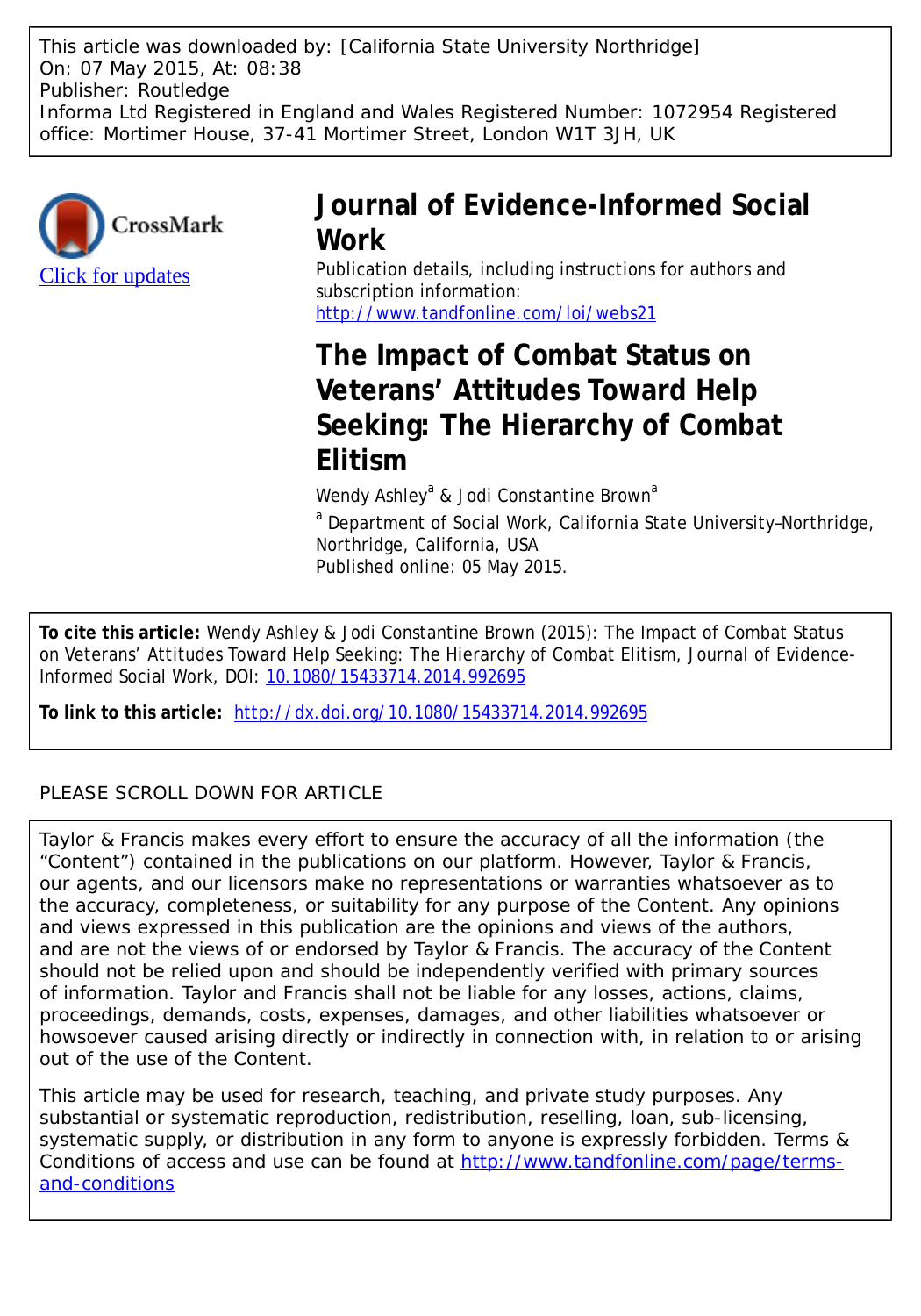# The Impact of Combat Status on Veterans' Attitudes Toward Help Seeking: The Hierarchy of Combat Elitism

Wendy Ashley and Jodi Constantine Brown

Department of Social Work, California State University –Northridge, Northridge, California, USA

Many veterans do not seek assistance for mental health concerns despite the staggering prevalence of trauma-related symptomatology. Barriers to service provision include personal and professional stigma and inter-veteran attitudes that dictate who is more or less deserving of services. Veteran attitudes are shaped by military culture, which promotes a hyper-masculine paradigm upholding combat experience as the defining feature of the "ideal soldier." The stratification of soldiers into combat or non-combat status creates a hierarchy of combat elitism that extends far beyond active duty. This pilot study surveyed veterans ( $n = 24$ ) to explore how combat experience may affect attitudes toward help seeking. Findings indicate combat and non-combat veterans are less accepting of non-combat veterans' helpseeking behavior, supporting the notion that veterans' attitudes toward help seeking are influenced by combat status. Despite limitations, the results of this study reflect a need for increased attention to the attitudes veterans have about each other and themselves.

Keywords: Veterans, combat, attitudes, help seeking

Despite considerable availability of prevention and intervention programs, a significant number of veterans are not receiving the mental health care they need (Rae Olmstead et al., [2010;](#page-9-0) Warner, Appenzeller, Mullen, Warner, & Grieger, [2008;](#page-9-0) Wheeler & Bragin, [2007\)](#page-9-0). The prevalence of mental health disorders for returning war veterans is high, however, the likelihood of veterans seeking help for them is disturbingly low (Stecker, Fortney, Hamilton, & Ajzen, [2007\)](#page-9-0). The RAND Corporation (Savych, Klerman, & Loughran, [2008\)](#page-9-0) found that only 53% of service members needing treatment for posttraumatic stress disorder (PTSD), traumatic brain injury, and depression actually sought help. Research consistently reflects that veterans' attitudes and beliefs inhibit their help seeking for mental health concerns (Burnam, Meredith, Tanielian, & Jaycox, [2012](#page-8-0); Coll, Weiss, & Yarvis, [2011;](#page-8-0) Franklin, [2009;](#page-9-0) Tanielian & Jaycox, [2008;](#page-9-0) Vogt, [2011\)](#page-9-0). Soldiers identify stigma as a primary barrier to help seeking, classifying intra-personal stigma (feeling inadequate, incompetent, ashamed, or weak) and interpersonal stigma (fear of being looked at differently by the unit or colleagues, being treated as incompetent and inadequate by peers, or harm to career) as the primary sources of distress (Dahn, [2008](#page-8-0); Vogt, [2011;](#page-9-0) Warner et al., [2008](#page-9-0)). In this pilot study the authors explore veterans' attitudes toward help seeking by their peers, and examine the concept of combat elitism relative to mental health treatment and services.

Address correspondence to Wendy Ashley, Department of Social Work, California State University–Northridge, Northridge, 18111 Nordhoff Street, Northridge, CA 91330-8226, USA. E-mail: [wendy.ashley@csun.edu](mailto:wendy.ashley@csun.edu)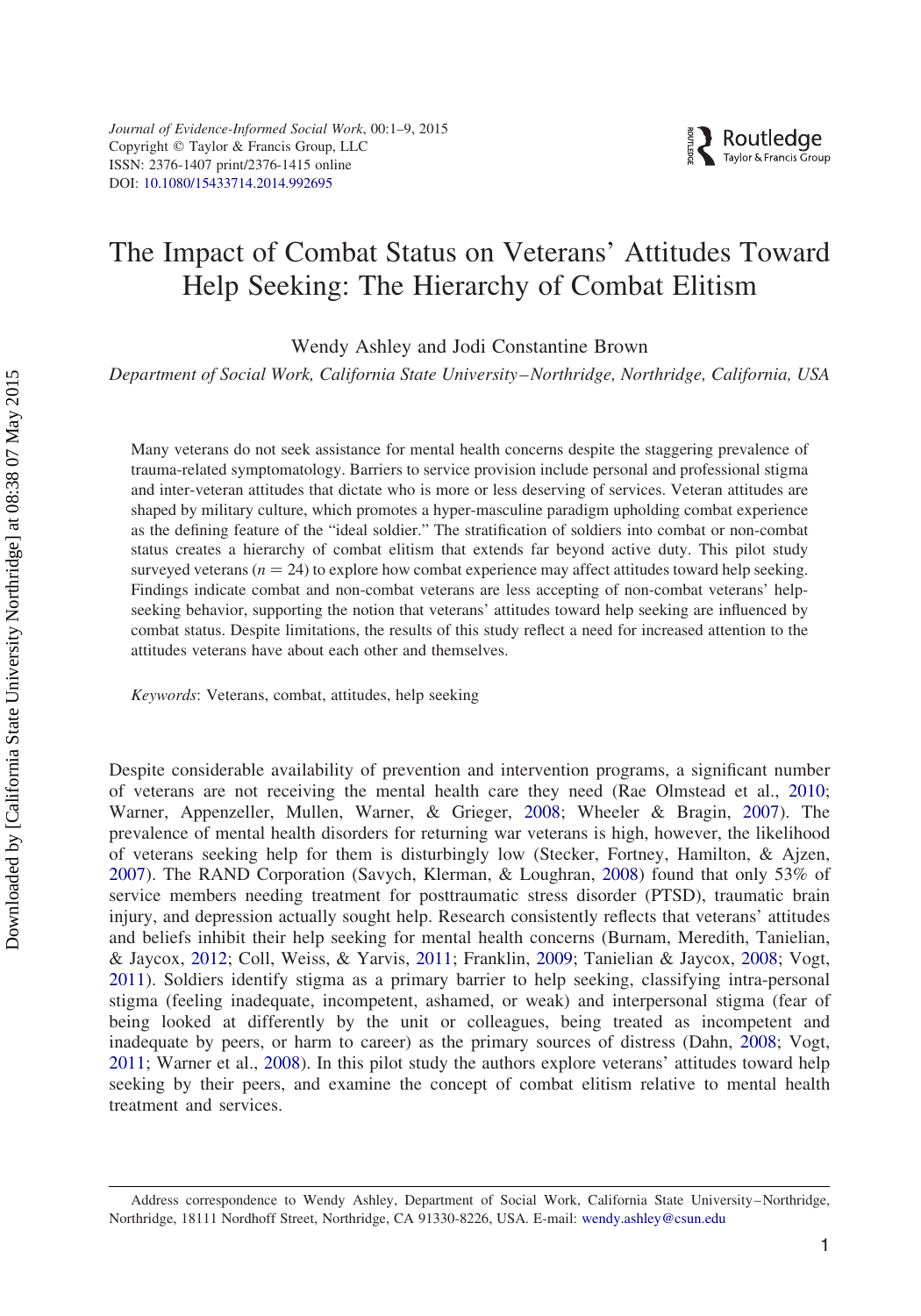# Traditional Masculine Military Culture

Hoge and colleagues ([2004\)](#page-9-0) found that soldiers and veterans meeting criteria for a mental disorder were twice as likely as those not meeting criteria to express concern about stigma in accessing and receiving mental health services. Stigma felt by soldiers and veterans may be due, in part, to military culture (Beder & Jones, [2012](#page-8-0); Dunivin, [1994](#page-8-0); Hall, [2011](#page-9-0); Keats, [2010](#page-9-0); Warner et al., [2008\)](#page-9-0). The military itself is a culture with clearly defined norms. The values and practices of the military are predicated on seeking war victory, in turn fostering attitudes, beliefs, and behaviors constructed around combat (Keats, [2010\)](#page-9-0). Military culture promotes a hyper-masculine paradigm, upholding war heroism and combat arms to exemplify the ideal soldier (Dunivin, [1994;](#page-8-0) Garcia, Finley, Lorber, & Jakupcak, [2011;](#page-9-0) Jakupcak, Osbourne, Michael, Cooke, & McFall, [2006](#page-9-0); Laurence, [2011](#page-9-0)). Further, military training inculcates "core values of masculinity" including aggression, competitiveness, distrust of others and emotional insensitivity (Brooks, [1999](#page-8-0), p. 9; Dunivin, [1994;](#page-8-0) Keats, [2010,](#page-9-0) p. 296). Adherence to this paradigm may result in veterans' expectations of stoicism or self-reliance, putting masculine expression and behaviors at odds with seeking mental health treatment (Garcia et al., [2011](#page-9-0); Hall, [2011\)](#page-9-0). Keats [\(2010](#page-9-0)) adds that the habits developed in adapting hyper-masculine behaviors to manage stress during military service inhibit the skills needed for effective adaptation, resilience, and flexibility upon returning home.

# Heroic Combat Warriors

Dunivin's [\(1994\)](#page-8-0) Combat-Masculine-Warrior (CMW) paradigm elucidates the role of the soldier (masculine values and lifestyle) and the functions of the military profession (war, defense, and combat). This paradigm is highly exclusionary, barring any challenges to the hyper-masculine norms and values that pervade military culture. A consequence of the CMW paradigm and the exclusionary policies that support it is reinforcement of the perception that combat experience or exposure is the defining feature of a "real soldier." As a result, military personnel are bifurcated into two groups: those with combat exposure/experience and "others." The combat experienced masculine warrior is awarded with heroism, honor, and respect. Others may be dismissed, devalued, or denigrated to categories of outsiders or deviants (Dunivin, [1994](#page-8-0)).

# Combat Elitism

The differentiation between combat and non-combat experienced soldiers may have a divisive impact among military personnel. The military abounds with group division, separating members by branch, rank, unit, occupational specialty, and myriad other classifications. While these divisions reinforce organization and uniformity, they also promote hierarchies within military culture. Status hierarchies are accepted and respected by military personnel; however, there is a relative fixedness to these hierarchies, which may be maintained and experienced as a loss by veterans after returning to civilian life (Hall, [2011;](#page-9-0) Teeter, [2011](#page-9-0)). In addition to the aforementioned hierarchies, soldiers and veterans will classify themselves (or be classified as) combat or noncombat experienced. The stratification of soldiers into combat or non-combat status creates a hierarchy of *combat elitism* that extends far beyond active duty. Combat elitism is defined as the assumption that those with combat status are preferred, desired, and more masculine than noncombat personnel. The ideal soldier, characterized by strength, valor, and heroism becomes synonymous with combat experience, leaving non-combat experienced veterans ignored or devalued (Dunivin, [1994](#page-8-0); Keats, [2010](#page-9-0)).

The attribution of positive characteristics to combat veterans and negative qualities to noncombat veterans creates a fundamental fragmentation of inter-veteran support. Veterans seeking mental health support may be impacted by internalized beliefs and attitudes that they are not worthy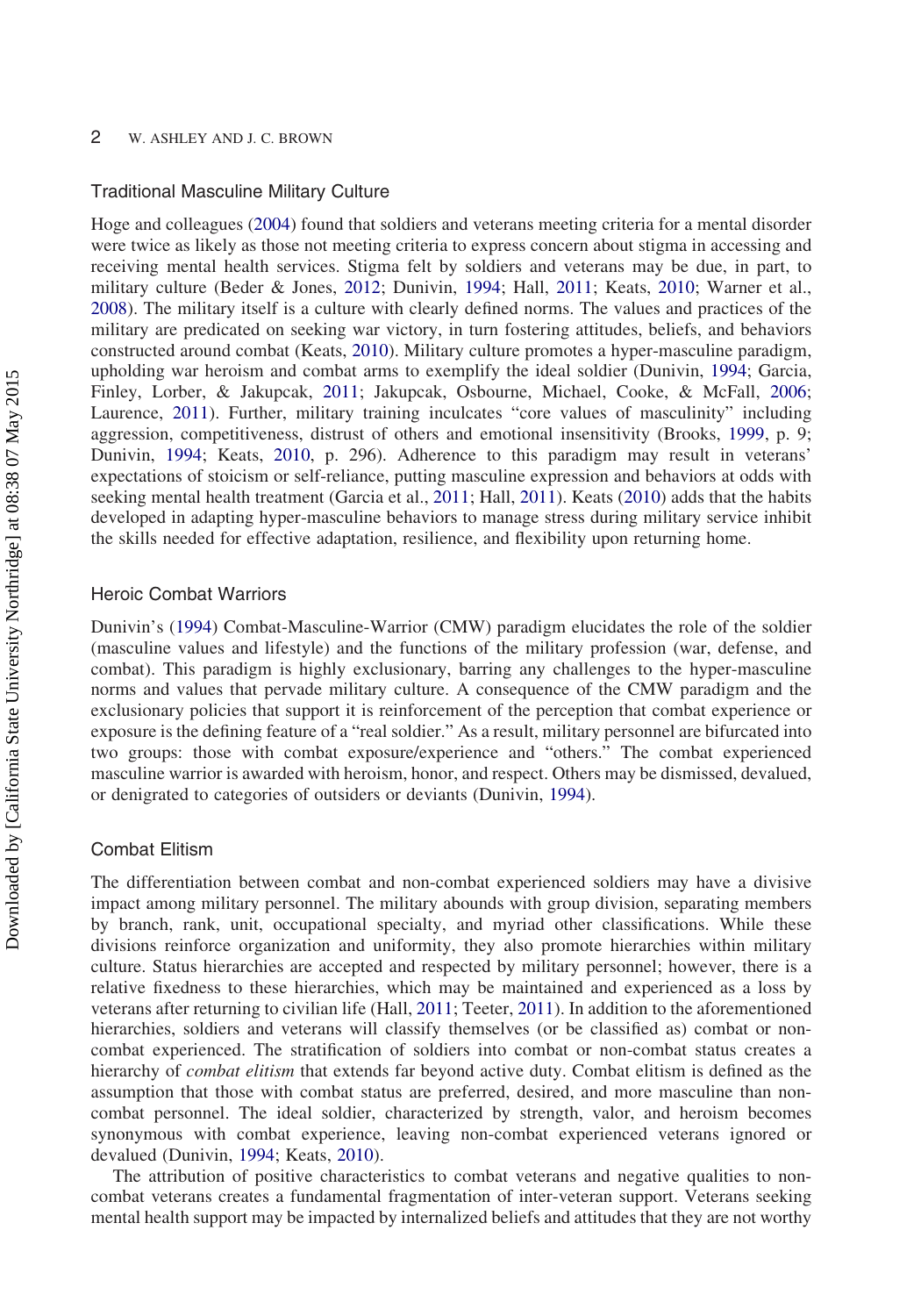of services or that others are more (or less) deserving. Fraser and colleagues ([2010\)](#page-9-0) found military personnel to be more sympathetic to persons suffering from PTSD if they had combat experience. Many veterans feel that the only people who will understand their needs are other veterans; the potential for hopelessness increases if help-seeking veterans face dismissive attitudes originating from within the hyper-masculine military culture (Fraser et al., [2010;](#page-9-0) Schneiderman, Lincoln, Curbow, & Kang, [2004](#page-9-0); Warner et al., [2008\)](#page-9-0). These attitudes are likely to isolate veterans, increase the negative effects of combat stress and/or PTSD, impact utilization of vital mental health services, and ultimately decrease help-seeking behavior.

In this pilot study the authors explore whether combat experience, exposure, or status affects veterans' attitudes toward help-seeking behavior in other veterans. Veterans may be likely to view their peers as being more or less deserving of mental health treatment based on combat experience. In turn, these ingrained attitudes could negatively affect their perception of support, help-seeking behavior, and the need for treatment for themselves and for other veterans.

## **METHODOLOGY**

#### Sample

We used a convenience sample of adult veterans  $(n = 24)$ , men and women, who served in the U.S. military during any war or time period. Reservists were not included in the sample. A snowball sampling method was employed whereby known veterans were asked to forward the anonymous, online survey to their friends, colleagues, and contacts. One respondent posted a link to the survey on Facebook which resulted in 14 of the 24 responses.

#### Measures

The online survey, available only in English, includes service information (branch, specialty, time served, post), demographic information (age, gender, ethnicity), an updated version of the Gallops Revised Combat Scale [\(1981](#page-9-0)), the 17-item PCL –M (PTSD –Military) scale, and vignettes exploring attitudes toward help seeking.

The Combat Scale–Revised (Gallops, Laufer, & Yager, [1981\)](#page-9-0). The Gallops Revised Combat Scale was developed as part of the Legacies of Vietnam study conducted in the mid-1970s (Gallops et al., [1981\)](#page-9-0). The scale consists of 12 dichotomous (yes/no) items, with particularly traumatic experiences given more weight than less traumatic experiences. The minimum score is 0 (no combat) and maximum score is 14 with higher numbers reflecting greater combat exposure. Watson, Juba, and Anderson ([1989\)](#page-9-0) found the Gallops and colleagues ([1981\)](#page-9-0) scale "more sensitive to combat history than to the presence of PTSD" (pg. 101) and consider it a "more nearly 'pure' combat measure" (pg. 101) than three other combat scales which were highly related to PTSD. Wording in the scale was altered slightly to be applicable to all soldiers, not just Vietnam-era veterans. The word "Vietnam" was replaced with "enemy" (e.g., "saw enemy killed" instead of "saw Vietnamese killed"), the modern word "IEDs" replaced "mines or booby-traps", and the word "patrol" was used in lieu of "unit patrol" to maintain consistency with the rest of the survey.

PCL–M (PTSD–Military) scale. The PCL–M ([Weathers, Litz, Herman, Huska, & Keane,](#page-9-0) [1993\)](#page-9-0) is a 17-item self-report questionnaire corresponding to the 17-item DSM-IV criteria for PTSD. The PCL –M is a well-validated, frequently used, reliable measure of PTSD. Total symptom severity scores range from 17–85, with higher numbers reflecting more symptoms.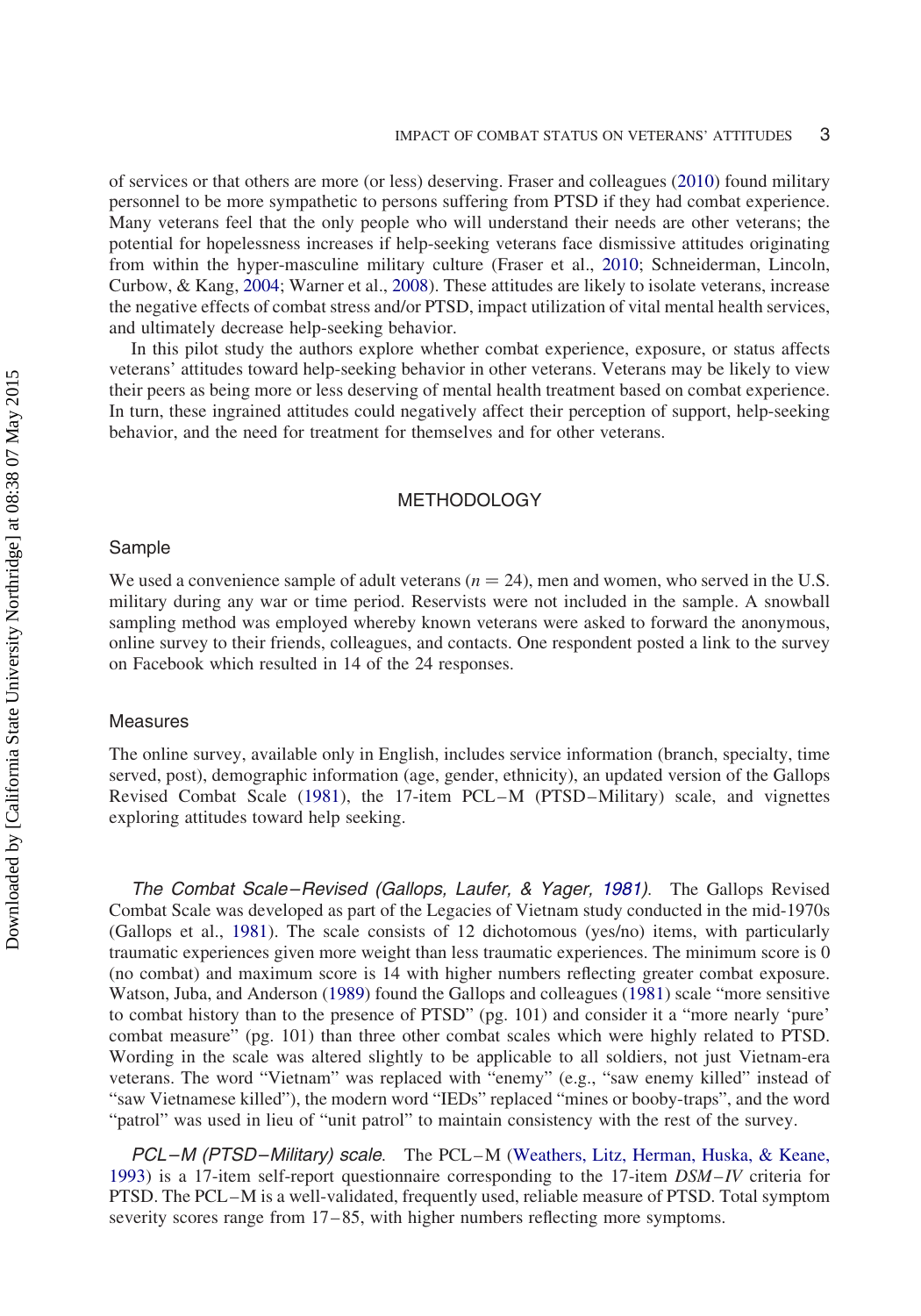#### 4 W. ASHLEY AND J. C. BROWN

Attitudes toward veterans' help seeking. Participants were given three vignettes describing a military person returning from his second tour of duty who has just been given 30 days stress leave for PTSD (Fraser et al., [2010\)](#page-9-0). All hypothetical military personnel were enlisted, male, married with one child, between 29 and 34 years old, and a dependable team player maintaining an excellent fitness report who was regarded highly by his superiors. Soldier A had a Military Occupational Specialty (MOS) of cartography (mapmaker) and was assigned to a headquarters company. Soldier B had a MOS of infantry assigned to a recon company. Soldier C had a MOS of logistics assigned to a tank company and was evacuated by medevac during his second deployment with injuries to his left knee. After reading the description, participants responded to eight statements about the soldier in the vignette. Participants were asked to rate Soldiers A, B, and C using a six-point scale from "very low" to "very high" on their resilience, need for PTSD treatment, whether or not they deserved treatment for PTSD (help seeking), likeability, performance level upon returning to work, and the respondents' assessment of how much they would enjoy working with Soldiers A, B, and C (character). Vignettes have been successfully used as attitudinal measures in the social sciences (Goerman & Clifton, [2011](#page-9-0); Spalding and Phillips, [2007;](#page-9-0) Stecher et al., [2006\)](#page-9-0) and "used alone or in conjunction with other research techniques, [vignettes] can be valuable research tools in the study of people's lives, their attitudes, perceptions, and beliefs" (Hughes & Huby, [2002,](#page-9-0) p. 385).

In addition to the three vignettes, respondents were asked to respond to an *agency assistance* question to get a rank-order perception of need. Respondents were asked to imagine they are the director of a not-for-profit agency serving veterans; the agency recently received \$50,000 to distribute among six programs: job training, mental health counseling, and support groups for combat and noncombat veterans. Respondents were asked to rank order the programs where  $1 = most money$  and  $6 = least money$ . Each program could only receive one ranking; respondents could not rank mental health counseling for combat veterans equally with mental health counseling for non-combat veterans.

## Design

In this exploratory pilot study we used a one shot case study design and collected data anonymously via an online survey. Upon consenting to participate in the study, participants were asked first about their service information including number of tours of duty, branch of service, MOS number and description, whether or not they were drafted, total amount of time served in training (stateside and overseas), their post, and whether or not they were in a recognized conflict. Demographic information, including age, ethnicity, and gender followed the service information. Attitudes, including the agency assistance question and vignettes, made up the third section of the survey, followed by combat exposure, with PTSD/stress level as the last section of the survey.

#### Data Analysis

Univariate statistics are presented for all demographic variables describing the sample. Bivariate analyses were conducted to examine relationships between variables. The small sample size and resulting lack of power preclude the use of higher level statistics (e.g., MANOVA) appropriate to determine differences between multiple related dependent variables.

# **RESULTS**

# **Demographics**

Respondents ( $n = 24$ ) are primarily Caucasian men who served overseas in the army. [Table 1](#page-5-0) lists demographic information for the sample. The total amount of time served ranges from 8 months to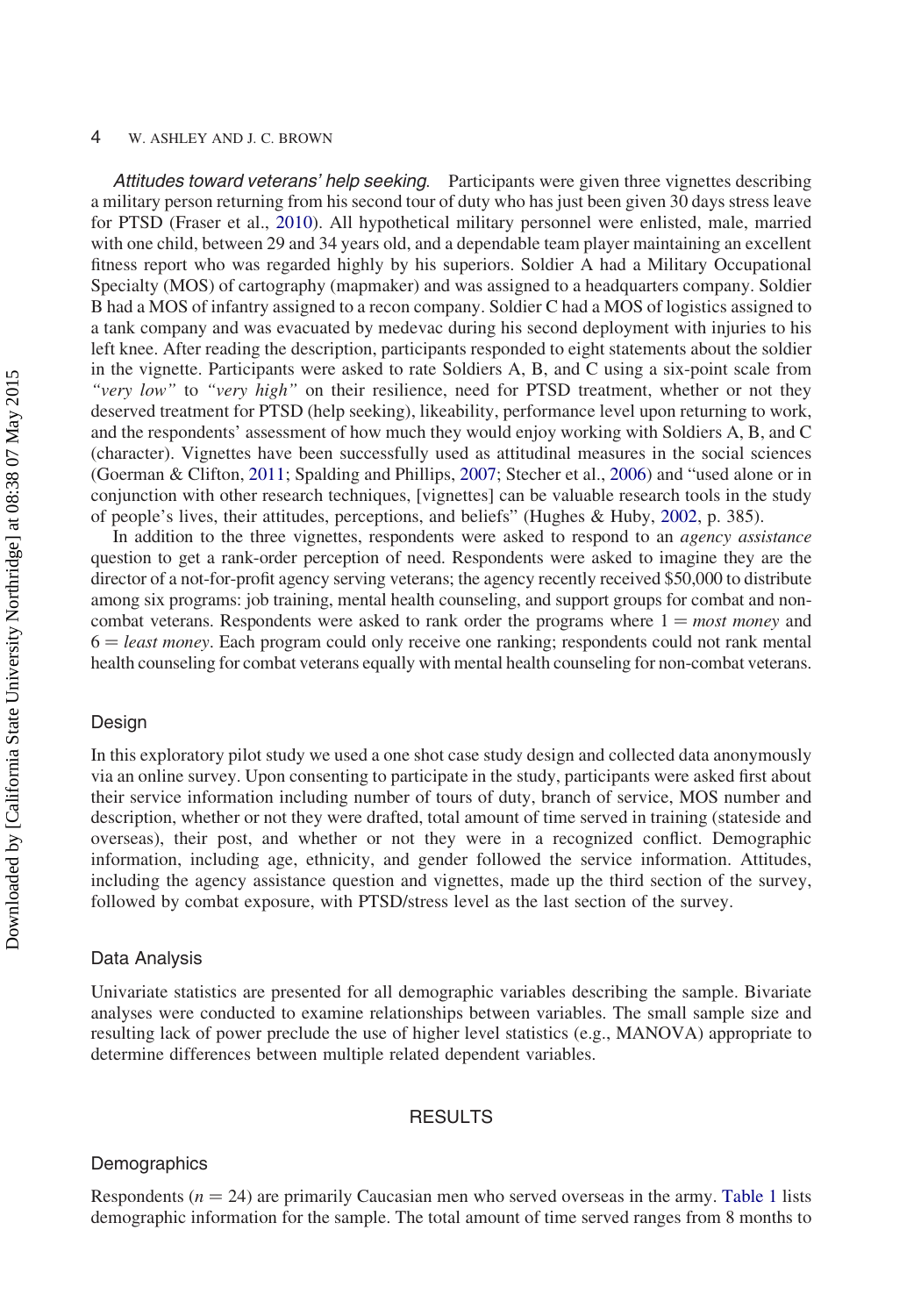| Variable                                | <b>Attributes</b> | Frequency (Percentage) |
|-----------------------------------------|-------------------|------------------------|
| Complete more than one enlistment tour? | Yes               | $7(29.2\%)$            |
|                                         | No                | 17 (70.8%)             |
| Service branch                          | Army              | 16(66.7%)              |
|                                         | Navy              | $2(8.3\%)$             |
|                                         | Air Force         | $3(12.5\%)$            |
|                                         | Marines           | $3(12.5\%)$            |
| Drafted? <sup>a</sup>                   | Yes               | $\mathbf{\Omega}$      |
|                                         | N <sub>0</sub>    | 14 (100%)              |
| Serve overseas?                         | Yes               | 16 (66.7%)             |
|                                         | N <sub>0</sub>    | $8(33.3\%)$            |
| Ethnicity                               | African American  | $2(8.3\%)$             |
|                                         | Asian American    | $2(8.3\%)$             |
|                                         | Caucasian/White   | 15 (62.5%)             |
|                                         | Hispanic          | 4(16.7%)               |
|                                         | Other             | $1(4.2\%)$             |
| Gender                                  | Male              | 18 (75%)               |
|                                         | Female            | 6(25%)                 |
| Combat exposure                         | No/Low            | 14 (58.3%)             |
|                                         | High              | 10 (41.7%)             |

<span id="page-5-0"></span>TABLE 1 Univariate Statistics for Service, Demographic, and Combat Exposure Variables

Note. <sup>a</sup>This question was asked during the second and third iteration of the pilot survey in response to Vietnam Veterans' suggestions. No Vietnam Veterans completed the second or third iteration.

15 years, with an average of 5 years (SD = 3.5 years). Combat exposure ranged from  $0-13$  on the Gallops Combat Revised Scale where  $0 = no$  *combat* and higher scores indicate greater combat experience. Due to the distribution of scores, combat exposure was dichotomized reflecting no or low combat exposure  $(0-3)$  on the Gallops' scale) or high combat exposure  $(8 +$  on the Gallops' scale). PCL – M scores ranged from  $17-81$  (M = 33.29, SD = 16.35), where higher scores indicate greater likelihood of PTSD.

# Allocating Resources by Veteran Status

Respondents were asked to imagine they were the director of a not-for-profit agency that serves veterans. The agency recently received \$50,000 to distribute among six agency programs. Responses were re-coded from  $1 = most important$  and  $6 = least important$  to  $1 = the least amount$ of money and  $6 =$  the most amount of money, resulting in higher numbers meaning greater importance. Mean and median responses are seen in [Figure 1.](#page-6-0) Overall, respondents rank services for combat veterans higher than services for non-combat veterans.

# Attitudes Toward Help Seeking

Means were computed for the five items used to determine participants' evaluations of veteran's character, and the three items used to assess help seeking. As seen in [Table 2](#page-6-0), findings suggest that all veterans are less accepting of non-combat veterans' help-seeking behavior, and combat veterans are less accepting of other combat veterans' help seeking. Non-combat veterans are the least likely to be seen as resilient, needing help for PTSD, or being deserving of help for PTSD by combat veterans  $(M = 11.11, SD = 4.56)$  and non-combat veterans alike  $(M = 12.33, SD = 3.31)$ .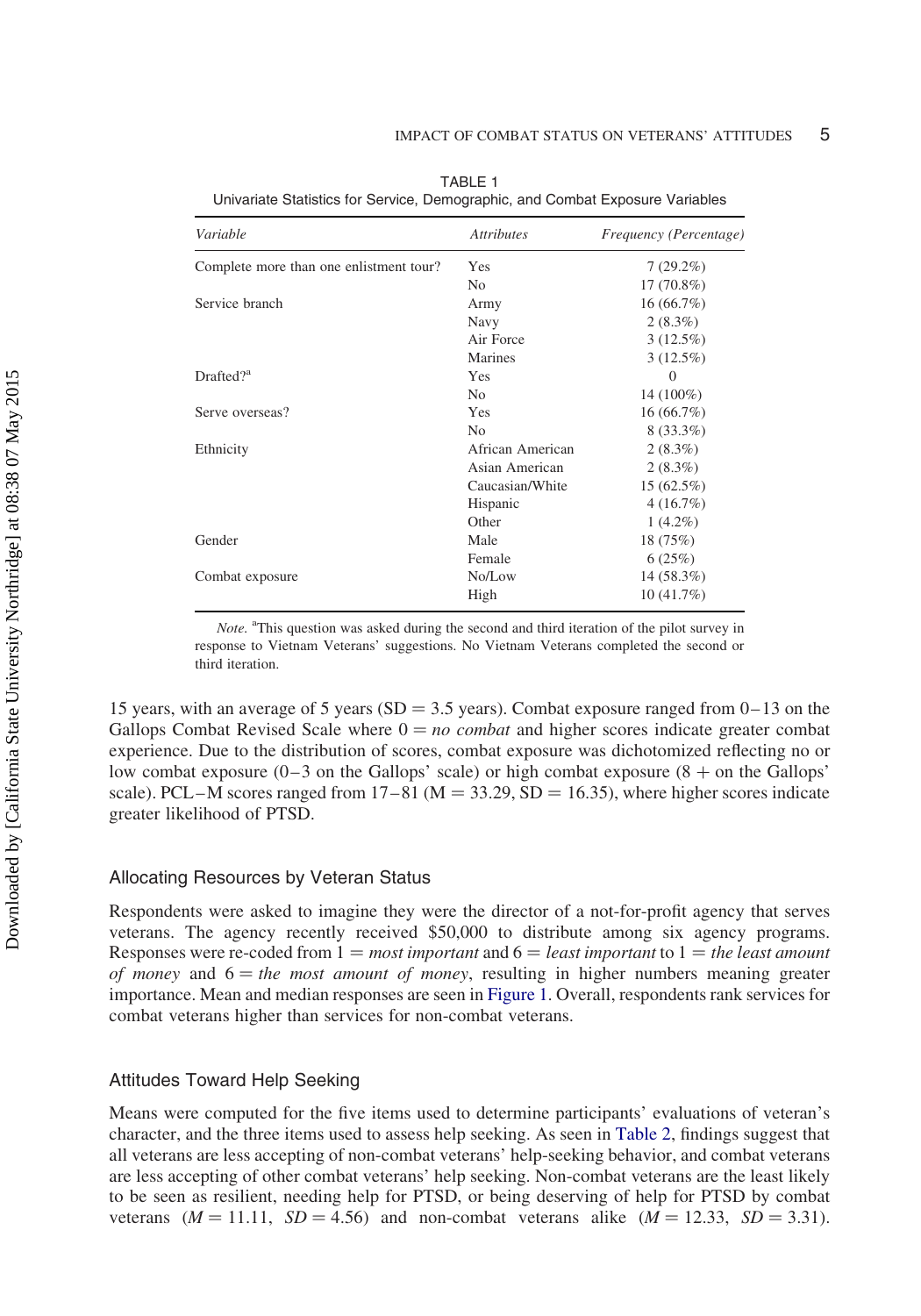<span id="page-6-0"></span>

FIGURE 1 Rank order of importance by type of assistance.

Additionally, non-combat veterans are rated as less well-liked by combat veterans ( $M = 16.56$ ,  $SD = 5.81$ ) and their non-combat veteran peers ( $M = 17.58$ ,  $SD = 5.12$ ) than combat veterans. Combat veterans without injuries are the most well-liked by other combat veterans ( $M = 20.44$ ,  $SD = 3.74$ ), whereas non-combat veterans rank combat veterans with or without injuries equally, and above, non-combat veterans.

Results of a Mann-Whitney U Test for differences between two independent groups revealed no statistically significant difference in attitude toward Soldier A (U = 39,  $z = -1.06$ ,  $p = .29$ .  $r = -.23$ ), Soldier B (U = 53, z = -.07, p = .94, r = -.02) & Soldier C (U = 37.5, z = -.81,  $p = .42$ ,  $r = -.18$ ) by level of combat exposure, nor any significant difference in PTSD levels of combat veterans (Md = 36, n = 8) and non-combat veterans (Md = 26, n = 12; U = 24, z = -1.85,  $p = .06$ ,  $r = -.415$ ).

# **DISCUSSION**

While much of the current research on veterans concerns the identification of risk factors for the development of PTSD and the importance of clinically sound, evidenced based treatment strategies

| Mean (SD) Attitude Scores Toward Veterans' Help Seeking and Character by Combat Exposure |                      |                  |                              |  |
|------------------------------------------------------------------------------------------|----------------------|------------------|------------------------------|--|
|                                                                                          | Soldier A—non-combat | Soldier B-combat | Soldier C-combat with injury |  |
| Total                                                                                    |                      |                  |                              |  |
| Combat exposure                                                                          | 34.89 (11.82)        | 42.67 (6.89)     | 39.88 (9.80)                 |  |
| Non-combat                                                                               | 39.25 (6.98)         | 42.33(5.41)      | 42.58 (6.27)                 |  |
| Help seeking                                                                             |                      |                  |                              |  |
| Combat exposure                                                                          | 11.11(4.56)          | 13.44 (2.74)     | 13.38 (3.92)                 |  |
| Non-combat                                                                               | 12.33(3.31)          | 14.83 (2.44)     | 14.92 (2.77)                 |  |
| Character                                                                                |                      |                  |                              |  |
| Combat exposure                                                                          | 16.56(5.81)          | 20.44 (3.74)     | 18.12 (4.94)                 |  |
| Non-combat                                                                               | 17.58 (5.12)         | 18.42 (3.57)     | 18.42 (4.01)                 |  |

TABLE<sub>2</sub>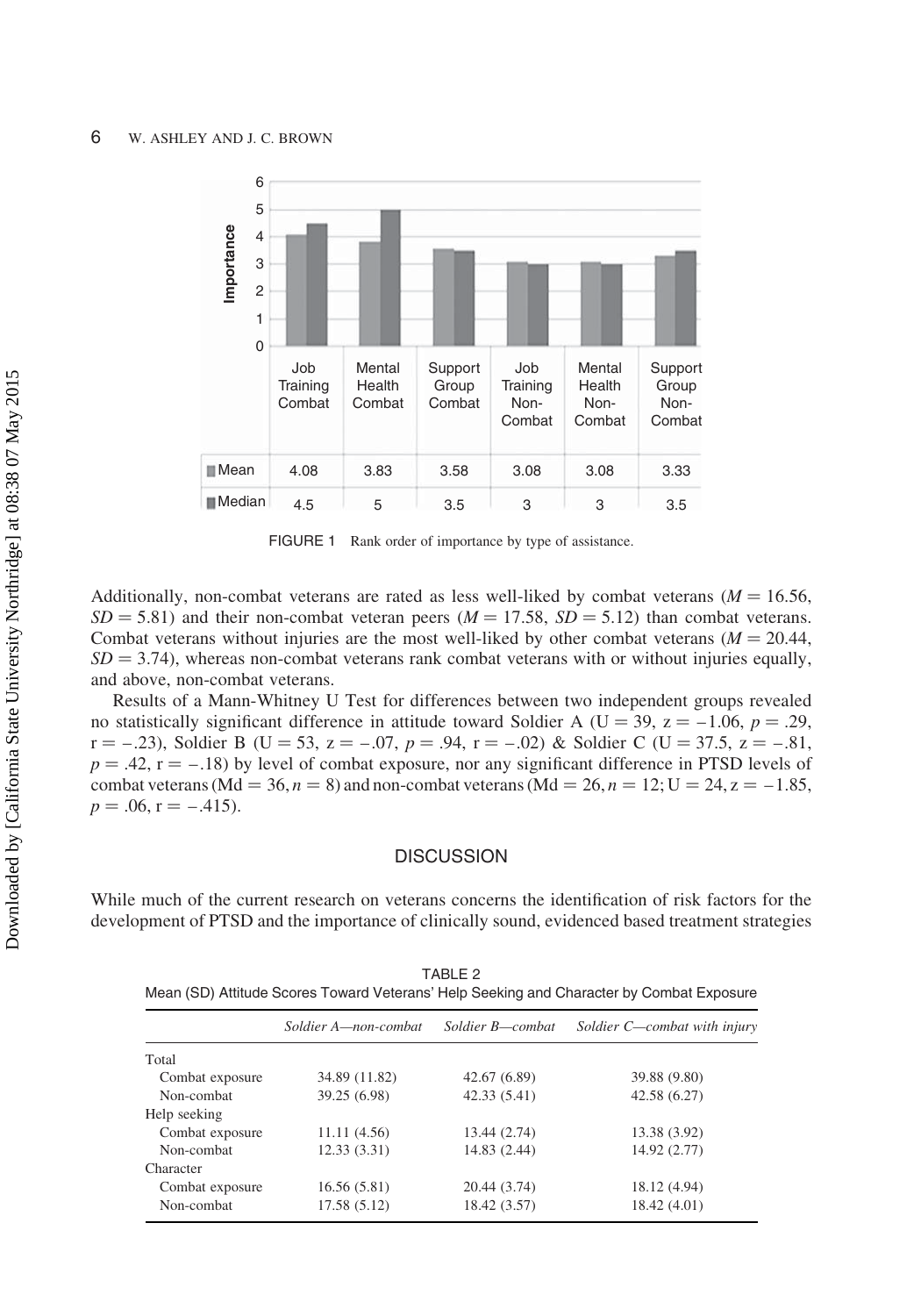(Black, Gallaway, Bell, & Ritchie, [2011](#page-8-0); Jakupcak et al., [2006;](#page-9-0) Koenen, Stellman, Stellman, & Sommer, [2003](#page-9-0); Schneiderman et al., [2004;](#page-9-0) Tolin, Steenkamp, Marx, & Litz, [2010;](#page-9-0) Warner et al., [2008\)](#page-9-0), the present research is one of the first studies in which researchers examine the effects of combat on veterans' attitudes toward help seeking for mental health services. Widely available treatment options are irrelevant if veterans do not seek services.

Through this study the authors provides preliminary evidence that within the veteran population, a hierarchy based on combat status defines who is most deserving of mental health treatment and services. Combat veterans are better liked, are perceived as more resilient, help-seeking behaviors are more accepted, and they are deemed more deserving of mental health services than non-combat veterans by combat and non-combat veterans. These findings are congruent with the CMW paradigm that upholds the combat exposed/experienced veteran as a "real soldier," devaluing or denigrating those without combat status (Dunivin, [1994](#page-8-0)). The skills so vital for success in combat arms—aggression, competitiveness, and distrust of others are potentially detrimental to combat exposed veterans attempting to adapt to civilian life (Brooks, [1999](#page-8-0); Keats, [2010](#page-9-0)). Further, these ingrained values impact the attitudes veterans demonstrate toward one another, increasing negative judgment and decreasing much needed peer support.

The data indicate that combat veterans *without injuries* were perceived as well liked and more worthy of help-seeking behavior and services than any other veterans, including injured combat veterans. These findings suggest a hierarchy that places combat experienced or exposed veterans at the top, non-combat veterans at the bottom, and injured combat veterans in the middle. It appears that physically injured combat veterans are perceived as worthy of treatment and services, but less than non-injured combat veterans. Perhaps physically injured combat veterans challenge the CMW paradigm, merging the hyper-masculine norms of military culture with an inference of dependency or weakness. This potential explanation, however, does not take into account the differences between physical and mental injury. Mental health needs and treatment contain stigma not found with physical health. Stigma in seeking mental health services is laden with gender, cultural, and other assumptions about mental illness and the incapacity for recovery. Because PTSD, depression, anxiety, substance abuse, and traumatic brain injury are invisible injuries, combat veterans returning from war may feel a greater obligation to maintain the stoicism and masculine expression expected of them as heroic combat warriors, and may have that same expectation of their peers. Veterans with mental health symptoms may disproportionately experience concern about stigma because they have the most to lose from peers and by leadership (Hoge et al., [2004\)](#page-9-0). The non-injured combat veteran upholds the CMW paradigm by "pushing through it," "sucking it up," and "taking it like a man" (Dahn, [2008](#page-8-0)). The ironic consequence of his fortitude is that even if he suffers from mental health symptoms, he is likely to be seen by his peers as courageous, resilient, and more deserving of assistance.

Attitudes toward injuries, whether physical or mental, may affect others' perception of mental health needs and/or deservedness of treatment. It is possible that injury moderates attitudes toward help seeking by combat exposure. Future research should further examine the role of injury, specifically whether injured non-combat veterans are perceived differently by their peers than noninjured, non-combat veterans. There appears to be a line of demarcation between the *combat elite* and "others," but the nuances of the hierarchy are yet to be discovered. If this combat hierarchy exists, it is likely that the opinion of military peers will impact veterans' willingness to seek help. Understanding these internal barriers to treatment access and utilization is critical in developing effective programs and services veterans will use.

#### Limitations

Given the correlational study design, causality cannot be inferred. It is presumed that military training affects combat exposure, which in turn affects attitudes toward help-seeking behavior. However, it is possible that soldiers who do not believe in seeking assistance for mental health issues are more likely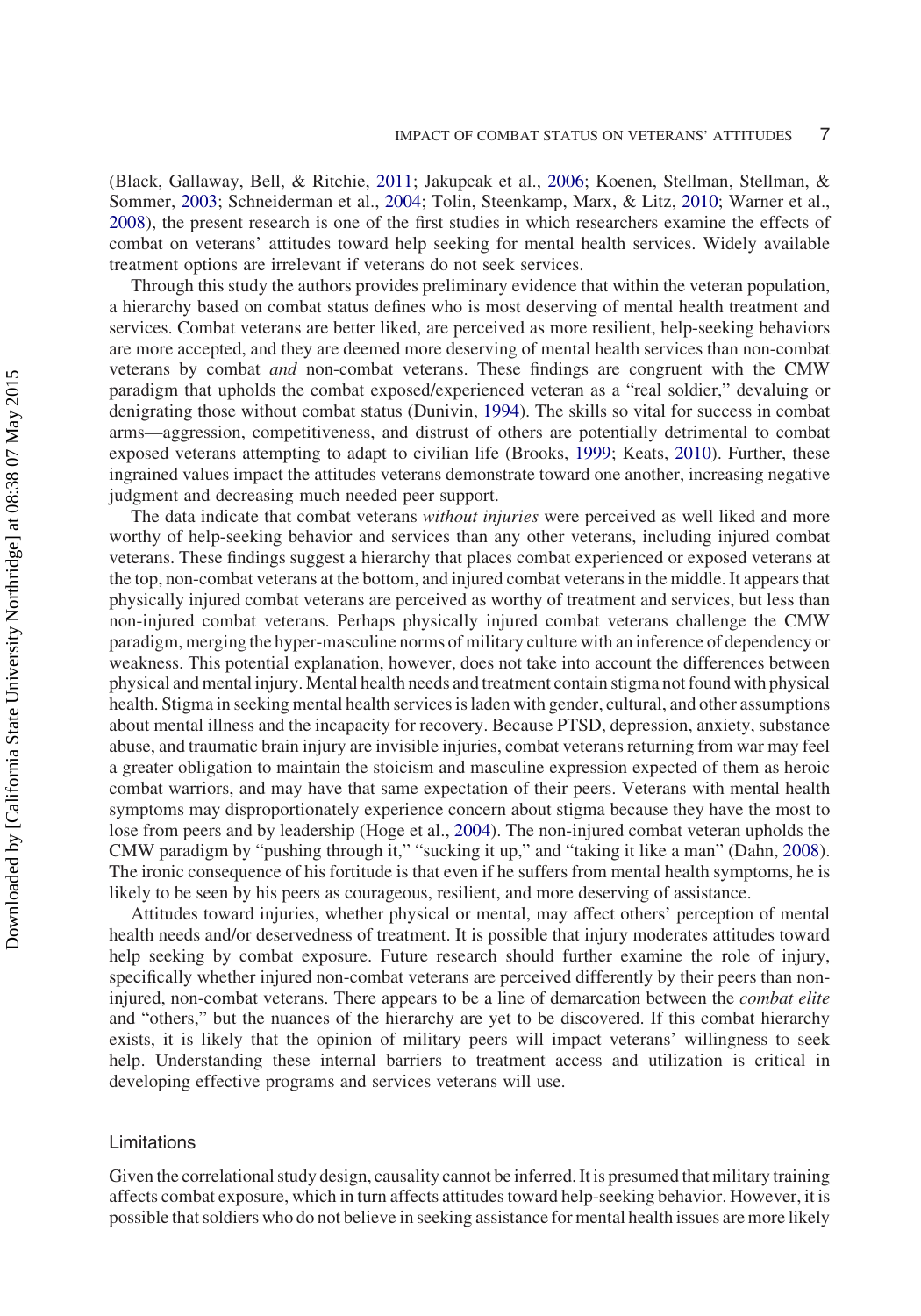#### <span id="page-8-0"></span>8 W. ASHLEY AND J. C. BROWN

to seek out branches of the military that will increase their level of combat exposure, thus increasing the likelihood that they experience combat (Baker, 1985). In turn, their initial combat warrior beliefs are supported and further ingrained by military training. This alternative explanation for veterans' attitudes toward help seeking cannot be controlled for with the current study design.

Future research should consider reservists as a separate demographic category. The present study did not distinguish between active duty military and reservists. Despite having identical combat, combat support, or non-combat roles and experiences as their active duty comrades, serving for limited periods interspersed with a return to civilian life may provide a different perspective from the experiences of lifetime military veterans. The inclusion of this variable in future studies may permit a more comprehensive exploration of the impact of combat status on veteran's attitudes toward help seeking.

The small sample size precludes the use of higher level statistics (e.g., MANOVA) that would control for the increased risk of Type I error. Despite the small sample size, preliminary results point toward different attitudes toward veterans depending on their combat status, and future research should include a larger sample to provide greater power to discover potential significant effects or differences between groups.

# **CONCLUSION**

Military veterans have astounding numbers of suicide, homelessness, and unemployment, indicating the critical level of need in this population. This project provides initial information regarding the attitudes of veterans to decrease the gap in service provision, access to resources, and stigma of mental health treatment. As indicated by these preliminary findings, the attitudes and beliefs of veterans may influence help seeking and utilization of mental health treatment. Despite limitations, the results of the current study reflect a need for increased attention to the attitudes veterans have about themselves and each other. Combat and non-combat veterans perceive their combat experienced or exposed peers as more deserving of mental health services and treatment, which in turn may have treatment implications for veterans. Veterans often report that no one understands them except their peers, and if those relationships are fraught with judgment and minimization, whether real or perceived, the potential for isolation and hopelessness increases. Because this population is already at significant risk for suicide, PTSD, and substance abuse, the level of risk for veterans is substantial. Inter-veteran attitudes may be a key element in developing services and programs to veterans that are accessed, utilized, and effective.

# **REFERENCES**

Baker, H. G. (1985). The unwritten contract: Job perceptions. Personnel Journal, 64, 37–41.

- Beder, J., & Jones, H. (2012). When they return from Iraq/Afghanistan: The needs of the wounded. In J. Beder (Ed.), Advances in social work practice with the military (pp. 92–105). New York, NY: Routledge.
- Black, S. A., Gallaway, M. S., Bell, M. R., & Ritchie, E. C. (2011). Prevalence and risk factors associated with suicides of Army soldiers 2001–2009. Military Psychology, 23, 433– 451.
- Brooks, G. (1999). A few good men: Military socialization and gender role strain. Society for the Psychological Study of Men and Masculinity Bulletin, 4, 9–11.

Burnam, M. A., Meredith, L. S., Tanielian, T., & Jaycox, L. H. (2012). Mental health care for Iraq and Afghanistan war veterans. Health Affairs, 31. Retrieved from <http://content.healthaffairs.org/content/28/3/771.full>

Coll, J. E., Weiss, E. L., & Yarvis, J. S. (2011). No one leaves unchanged: Insights for civilian mental health care professionals into the military experience and culture. Social Work in Health Care, 50, 487-500.

Dahn, V. I. (2008). Silent service in the soldier's shadow. Counseling Today, 51, 55–57.

Dunivin, K. O. (1994). Military culture: Change and continuity. Armed Forces & Society, 20, 531–547.